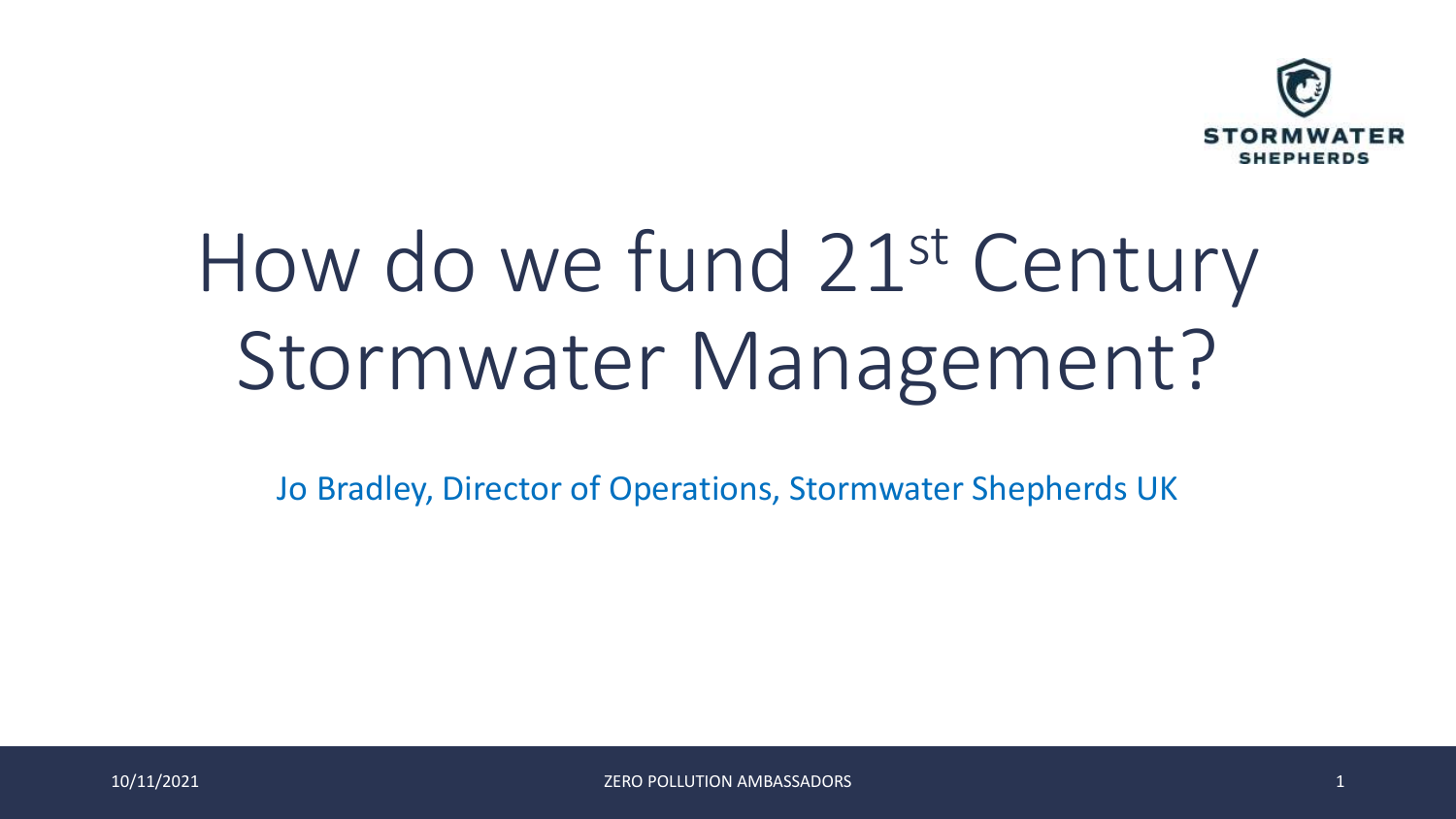# Stormwater Shepherds UK



We are a UK Charity created to reduce pollution from urban surfaces, with a focus on microplastics and plastic litter

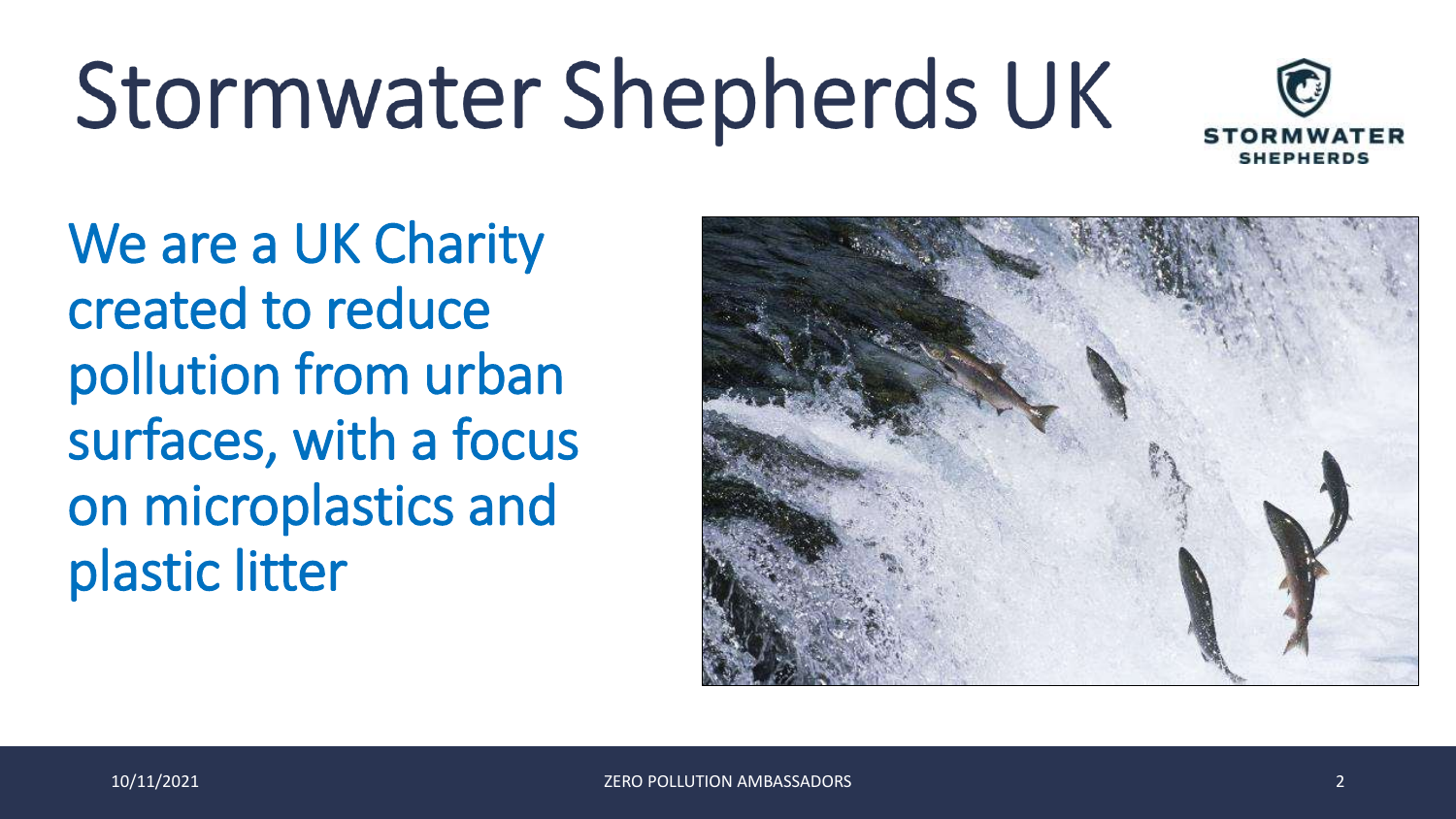

This presentation contains lots of questions but very few answers, so please let me know what you think.



Photo: forumbusinesstraining.co.uk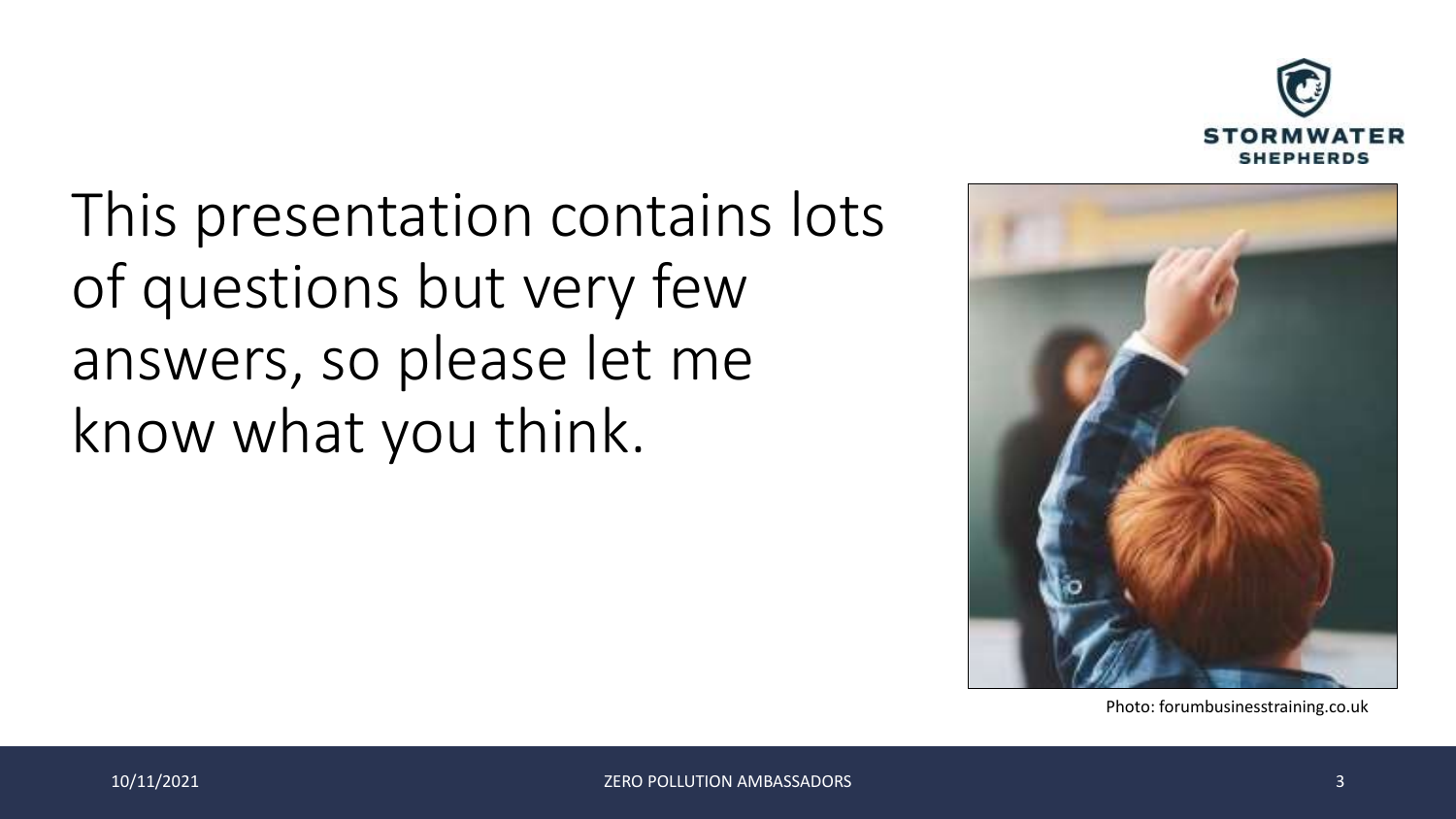# Why must we manage stormwater better?

- Stormwater causes surface water flooding and that is already getting more frequent and more damaging
- Stormwater causes pollution
	- It causes pollution itself when it washes into rivers, streams & groundwater, taking with it the pollutants from urban surfaces
	- And it causes pollution by overwhelming sewers and causing CSO & storm overflow discharges

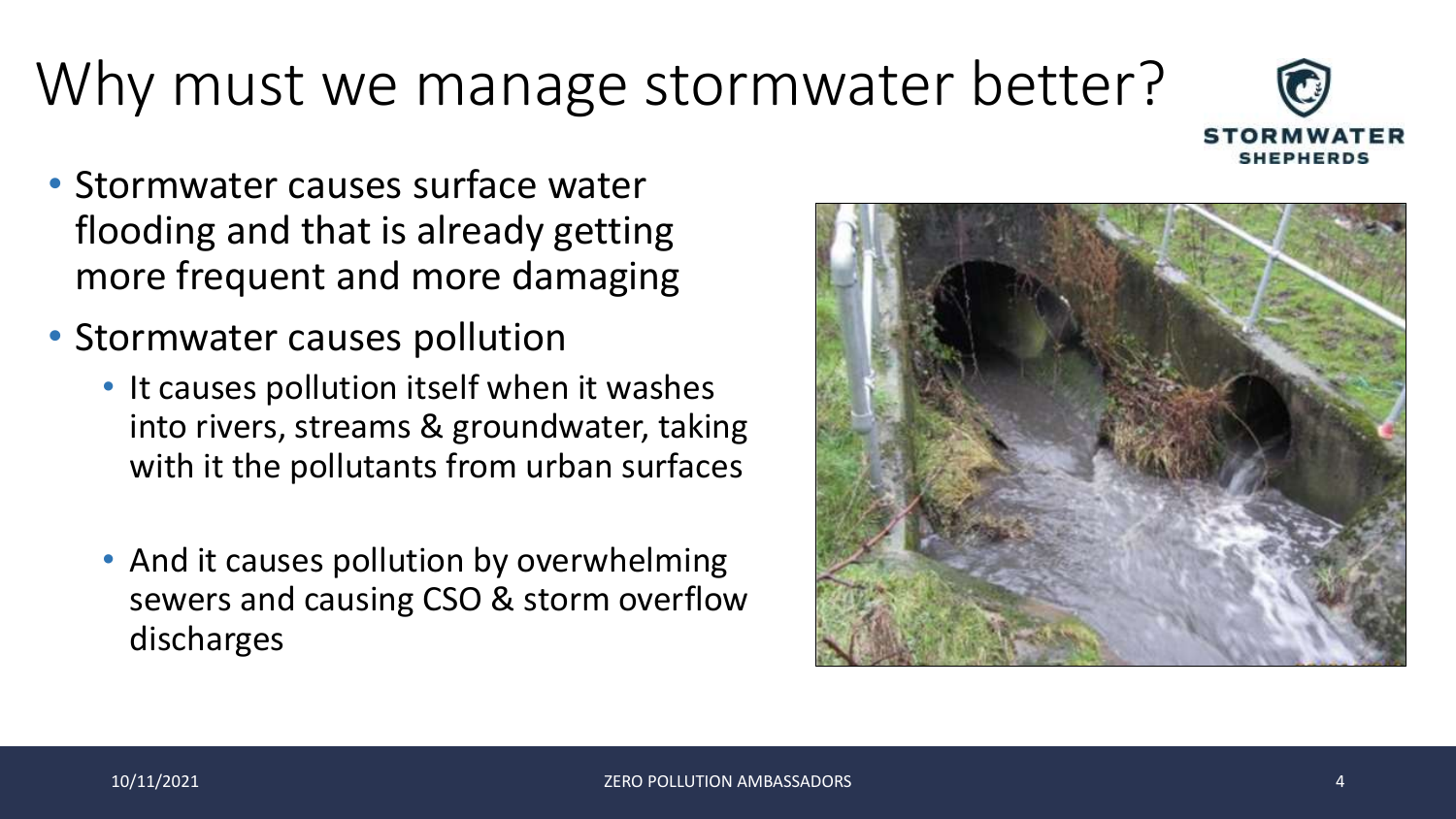"In eliminating storm overflows, we are talking about transforming a system which has operated since the Victorian era, the preliminary cost of which is estimated to be anywhere between £150 billion and £650 billion. I have spoken to Welsh Water and their estimate for the work in Wales alone is around £40 billion." Environment Bill Statement from Saturday 23rd October 2021, Fay Jones, MP for Brecon and Radnorshire.





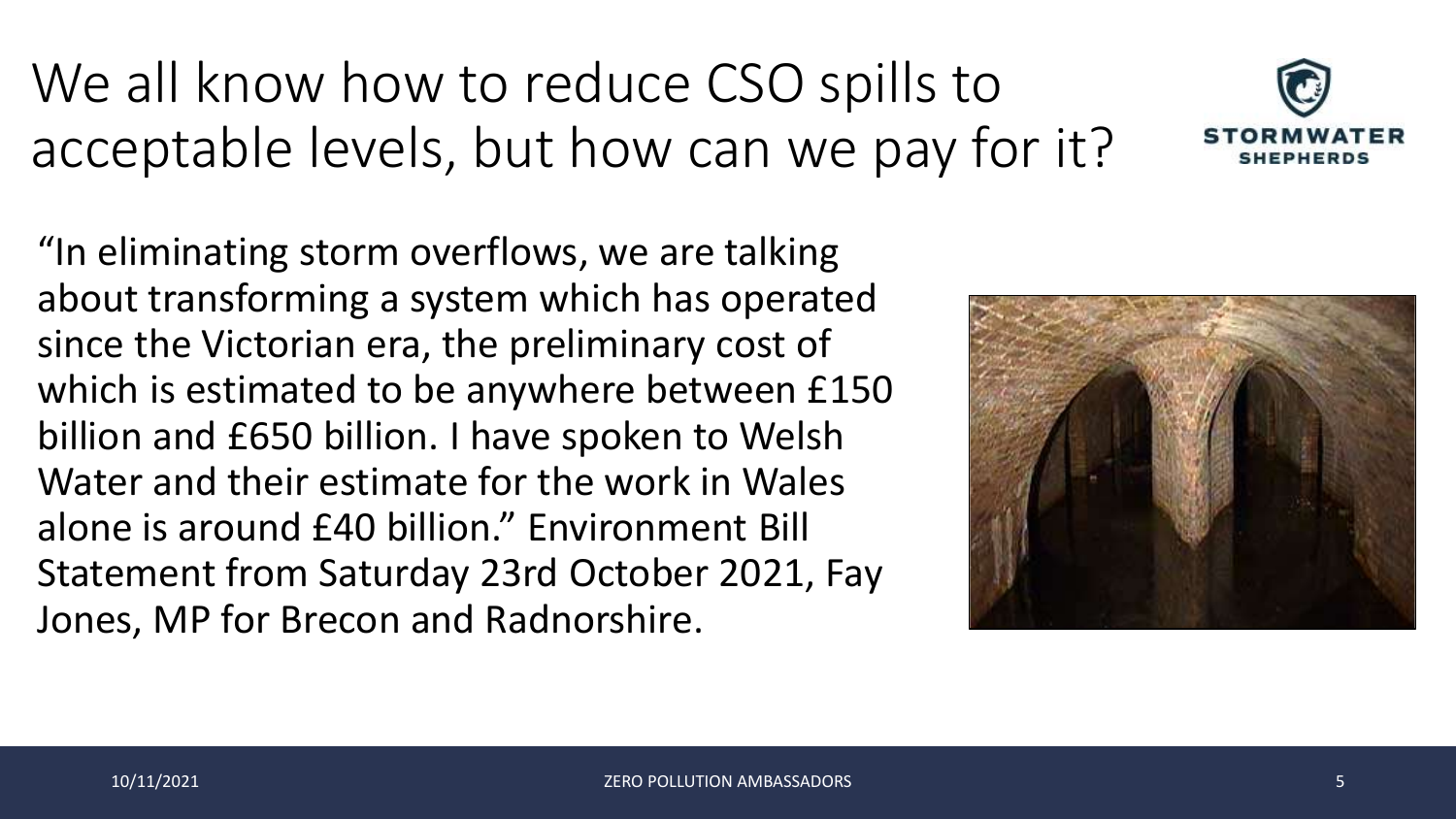#### Hold your horses …



We don't need to eliminate all the CSOs though. Some spills can be tolerated by the receiving environment when it is in spate, especially from rural catchments with little Trade Effluent in the sewage. So we need to work out which CSOs need to be improved, which ones need to be removed and which ones are OK. This means the overall cost may be lower than expected.

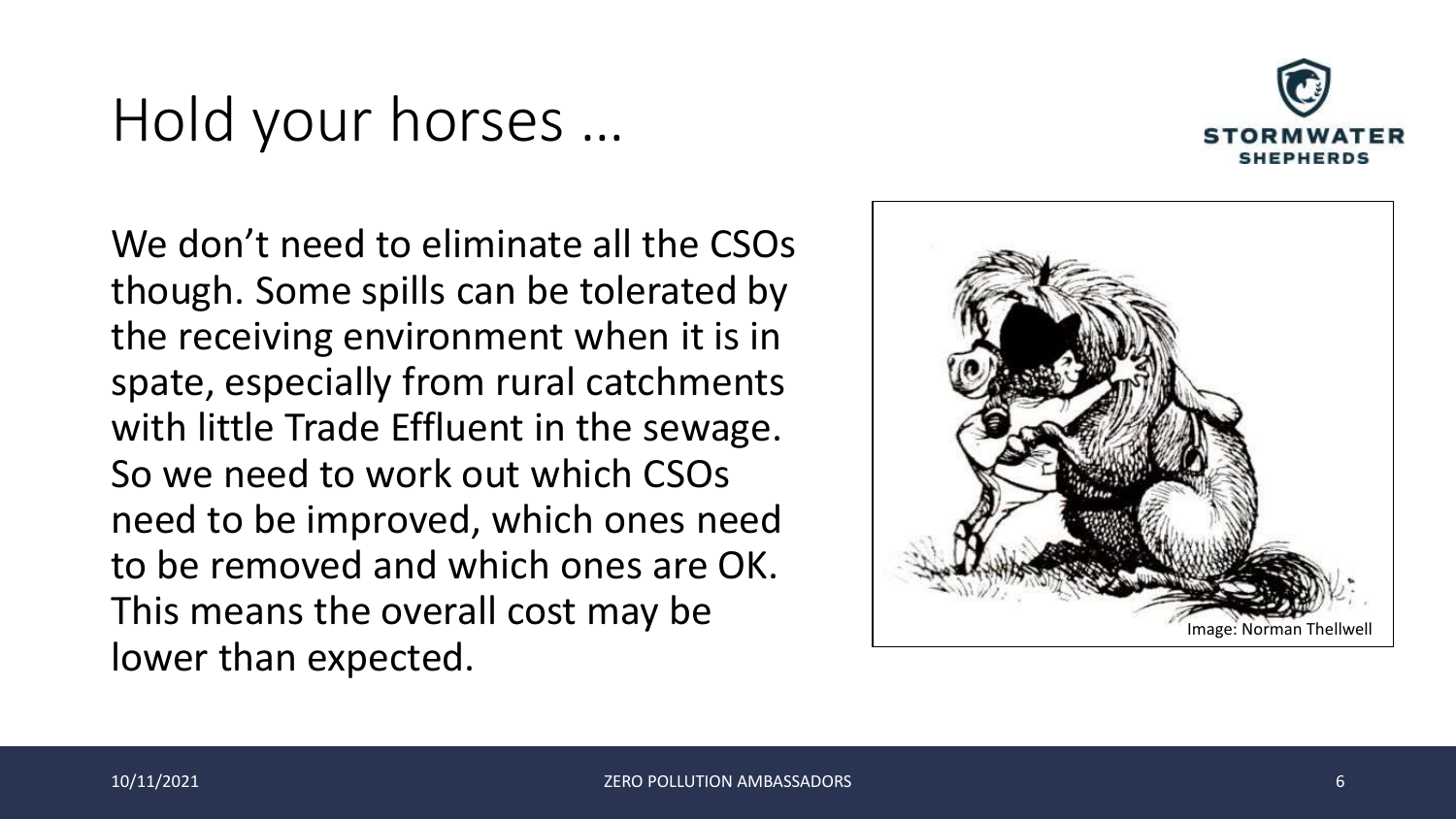# How will we afford it?

- Thames Tideway Tunnel is costing £4.13b
- "*Thames Water customers will pay for the tunnel through their water and sewerage bills, and Thames Water customers can expect their bills to increase by up to £80 per year by 2020. That includes customers who don't live in London*."
- So if we all paid more to our Wastewater Company, that would create a 'fund' to remove stormwater from combined sewers and to reduce CSO spills (amongst other techniques)





Photo: poverty.ac.uk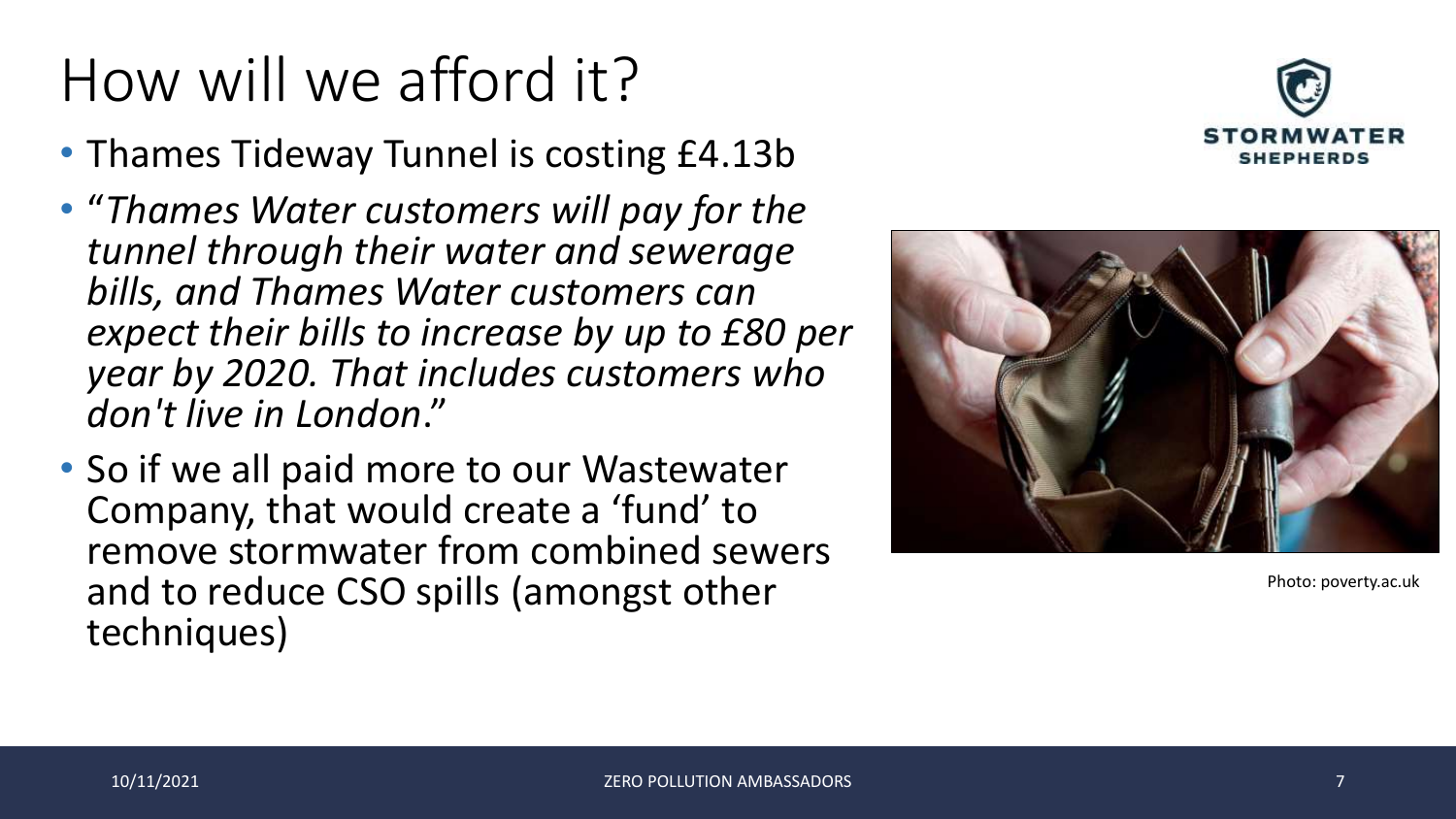- "*Part of your water bill pays for us to take away the rainwater that falls onto your home- including your roof, your driveway, and your path – and also the public highways. You'll find this charge itemised on your bill, under the heading 'Rainwater removal*'" United Utilities website
- So maybe Ofwat and the Water Companies can agree to significantly increase this component of the water bills?

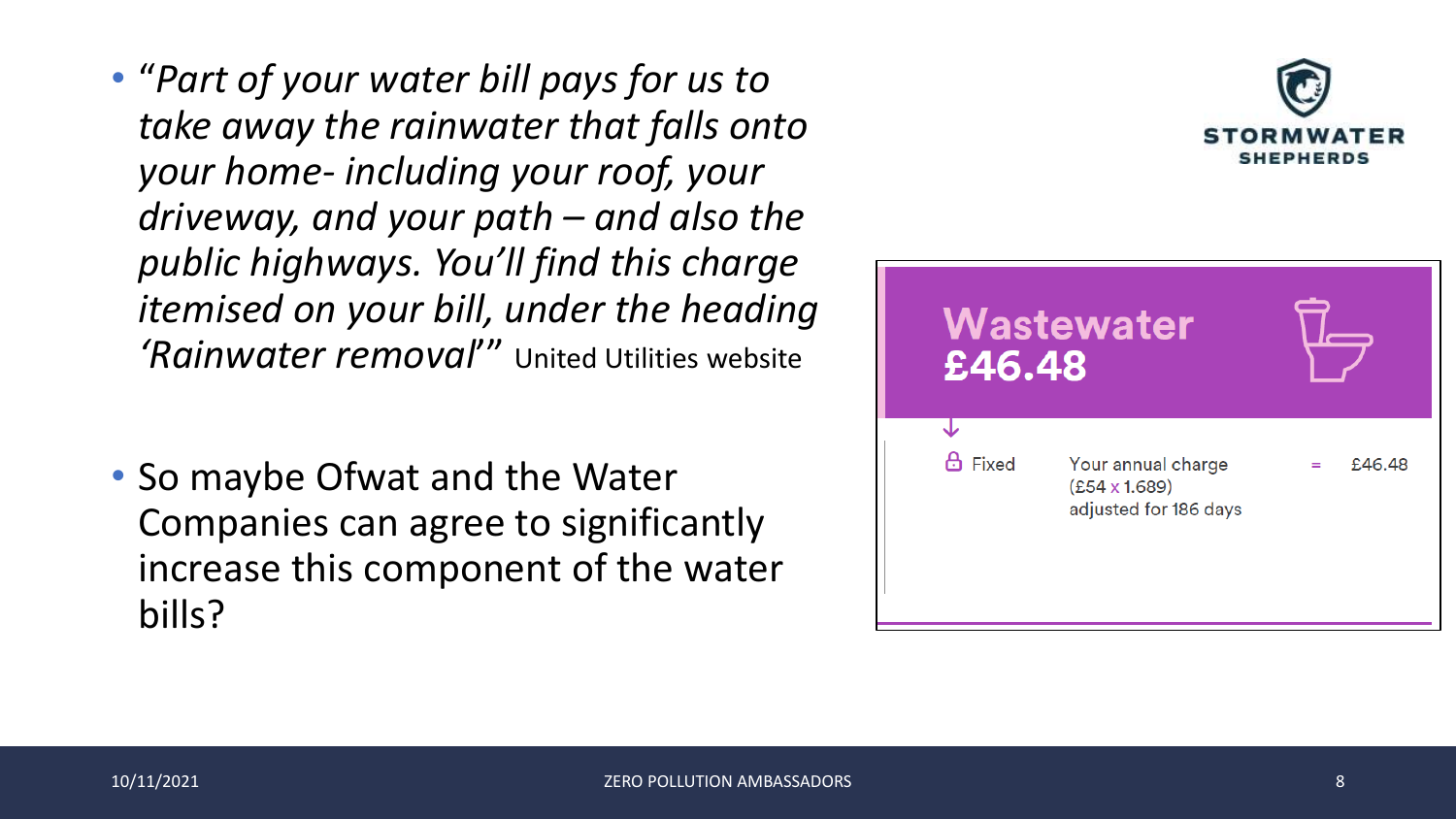# The Environment Bill should help



The Environment Bill will be further strengthened with an amendment that will see a duty enshrined in law to ensure water companies secure a progressive reduction in the adverse impacts of discharges from storm overflows.

DEFRA 26th October 2021

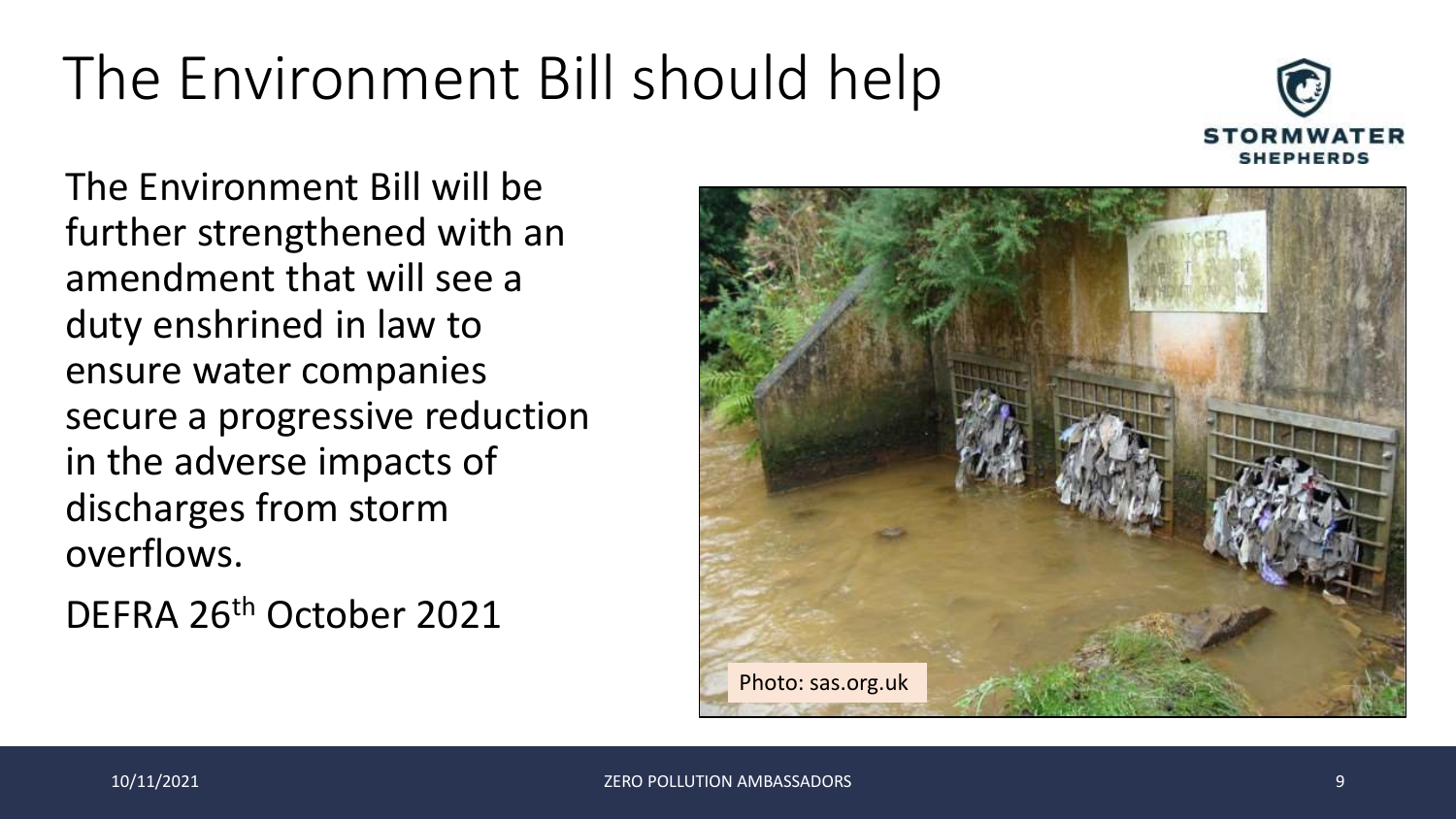So stormwater in sewers is a recognised problem and the Bill should ensure that the Water Companies will be able to include CSO solutions in their Business Plans and it is likely that Ofwat will approve many of those solutions

But how will that work if the stormwater entering the sewer is under the 'control' of the Local Authority or a private landowner? Should the Water Company pay (and pass on the cost to their customers) if it isn't their fault that the stormwater is entering the sewer?

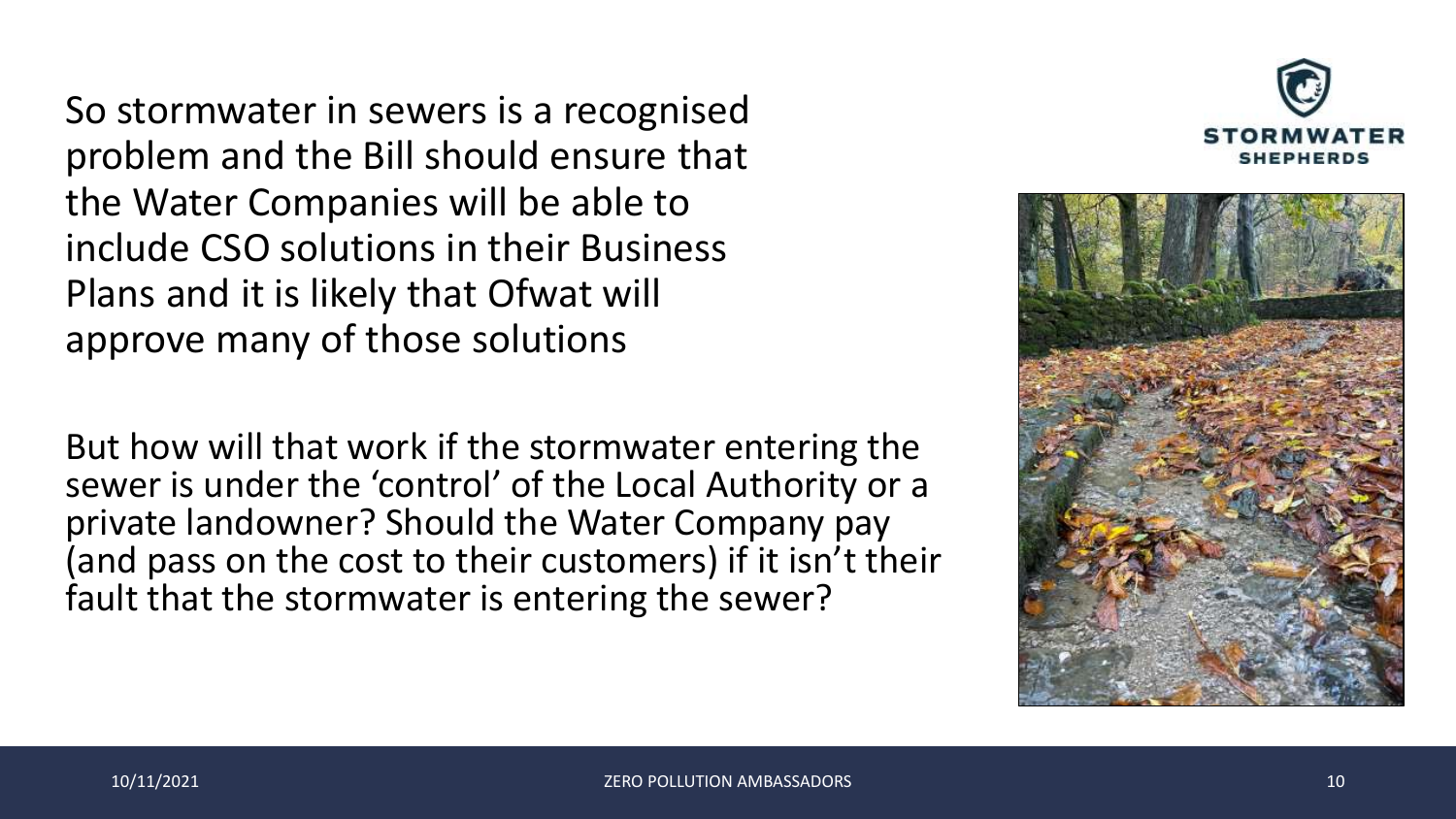

# 16% tax on Water Company pre-tax profits s

#### Lib Dems call for sewage Tax on water companies to raise £340 million for rivers

The Leader of the Liberal Democrats has called for a "Sewage Tax" on water<br>companies to prevent raw sewage polluting rivers and lakes companies to prevent raw sewage polluting rivers and lakes.

Today MPs will vote again on the Environment Bill which includes new rules on sewage being dumped into rivers.

Water companies pumped polluting and harmful raw sewage in national water sources over 400,000 times last year. The River Trust reveals more than half of

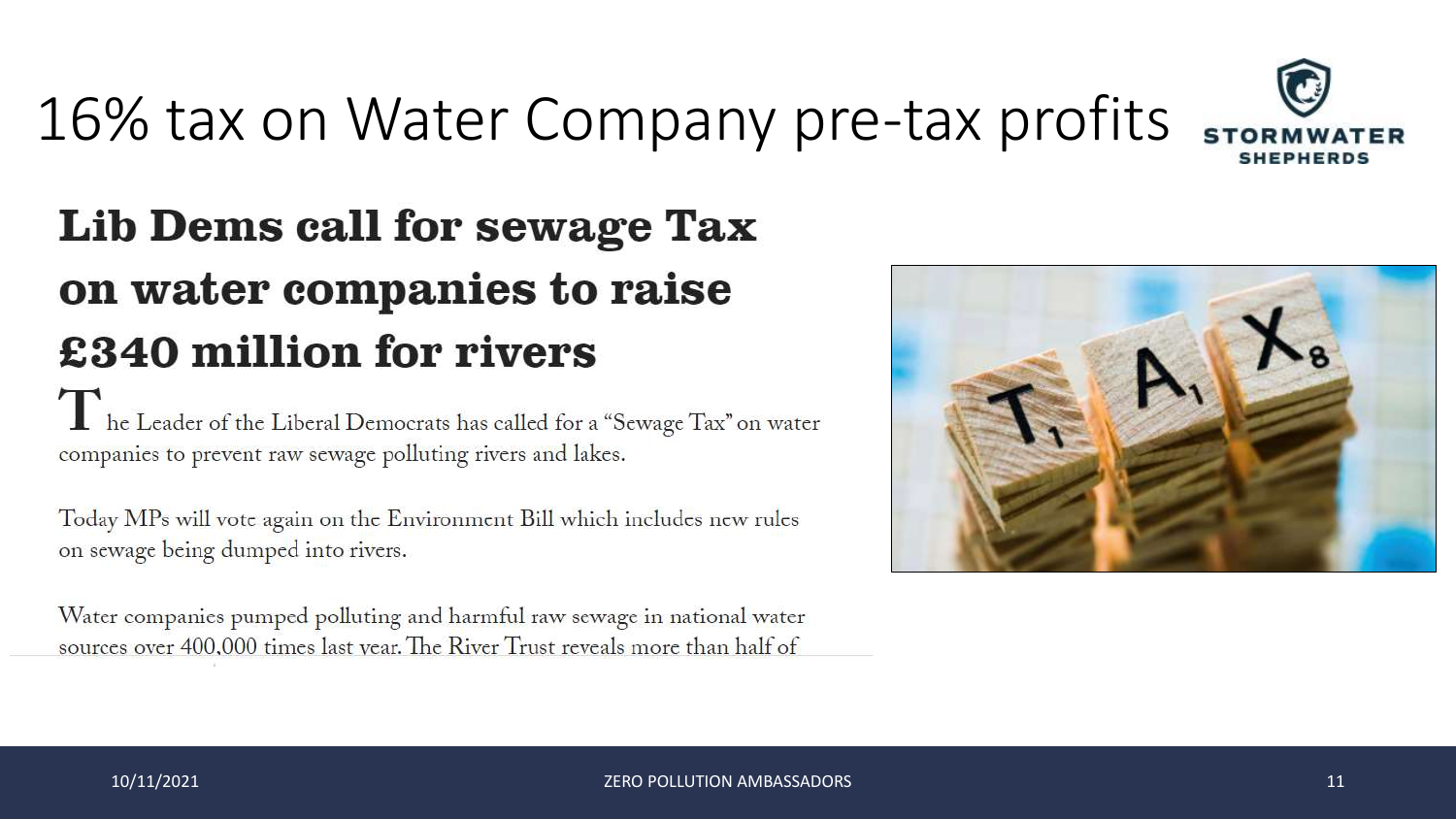# Should a Stormwater Utility Levy be fragmented?



- Water Companies
- Local Highway Authorities
- Local Authorities
- Private Landowners
- SuDS Management Companies

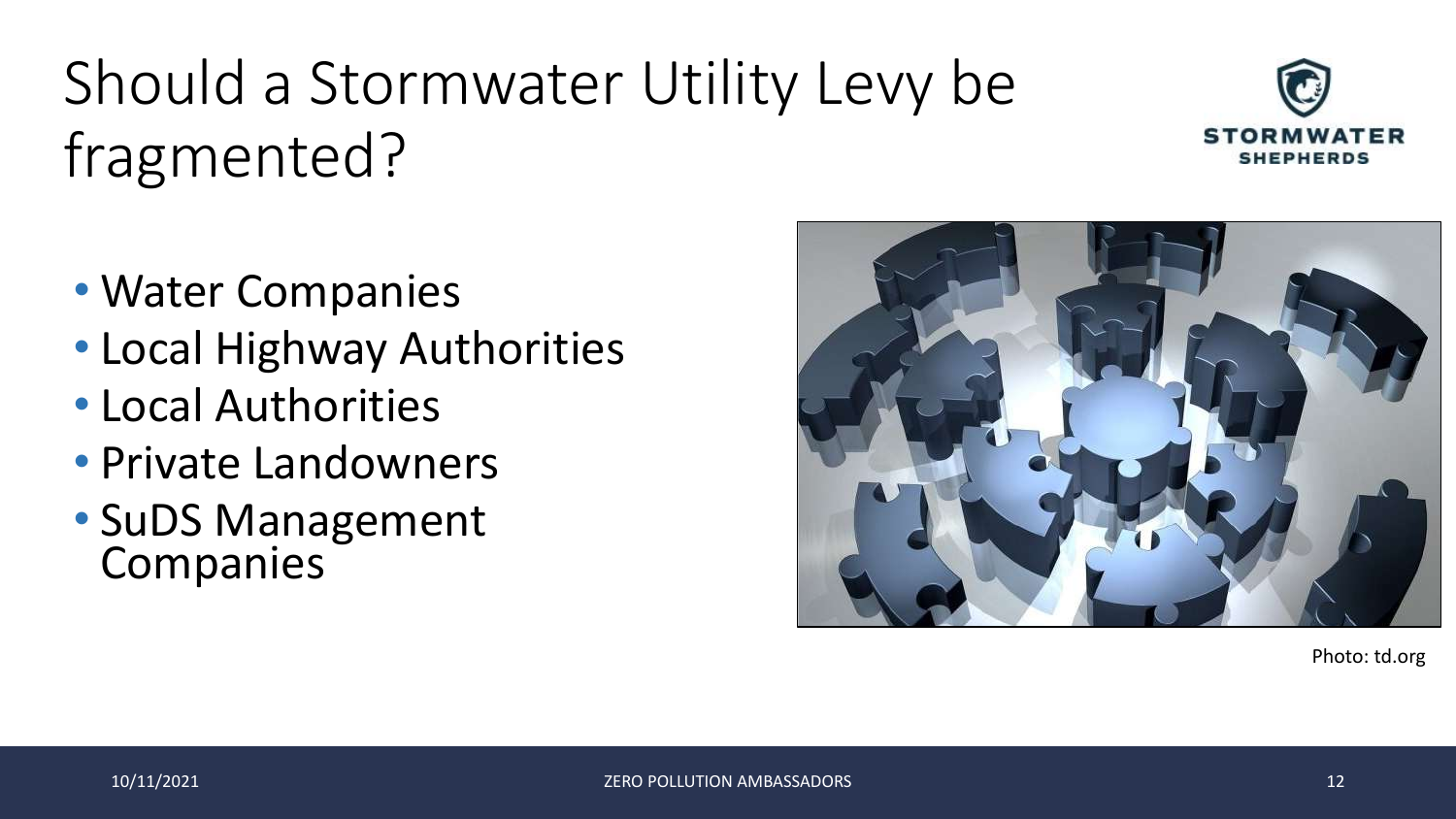# What about a Stormwater component included in Council Tax bills?



- If we are going to create a stormwater fund by allowing a stormwater charge to be levied, is it better for that fund to be managed and spent by Local Authorities rather than our private Water Companies? Will that be more palatable to homeowners?
- Local Authorities could work with the Water Companies to identify problem areas and then to take surface water out of the sewer.
- Or maybe both levies could be applied for different elements of the work?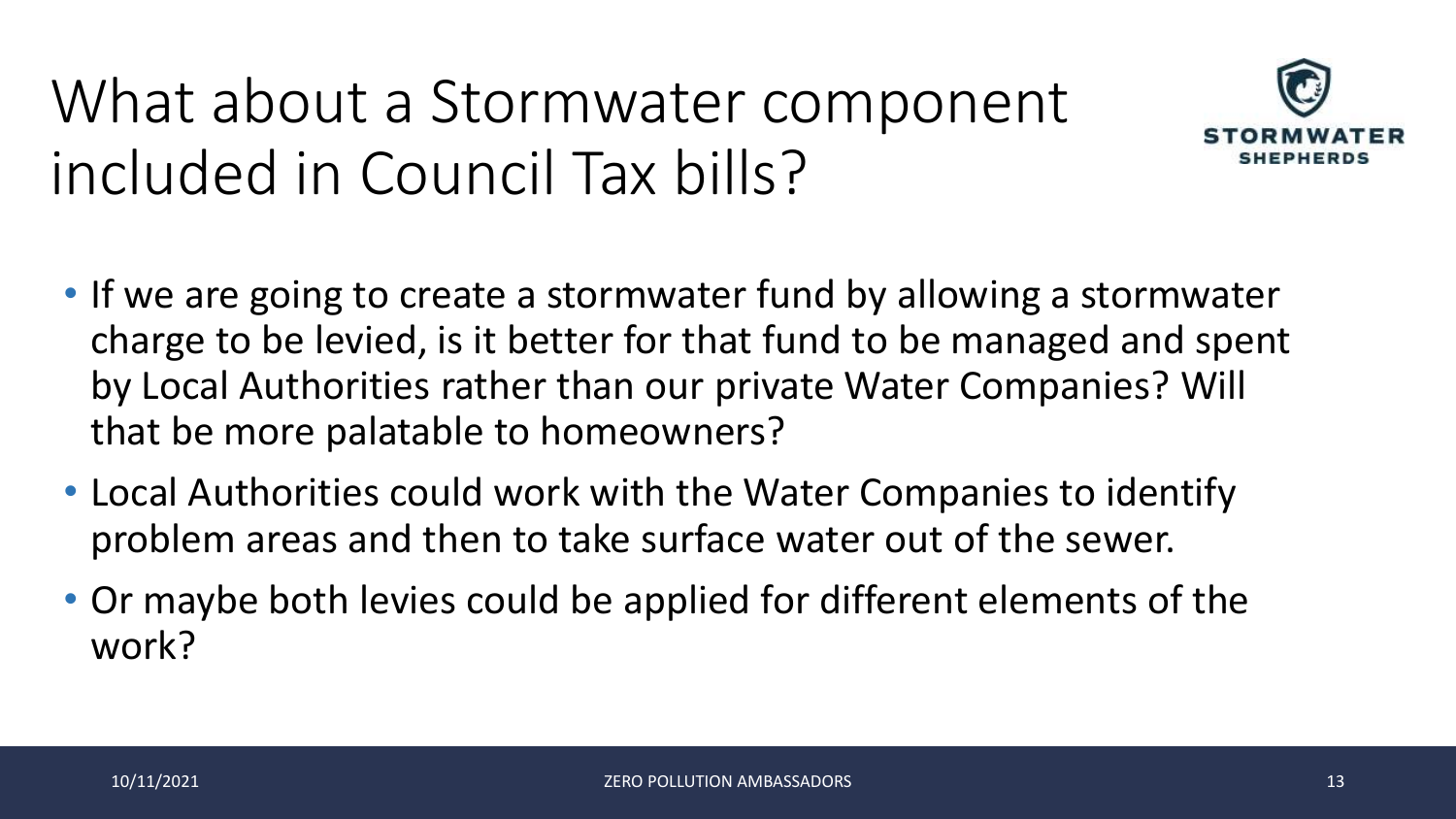# How about using CIL and S106 agreements



- Community Infrastructure Levies and S106 agreements can be used for site specific schemes, although CIL can't be given to Water Companies for stormwater separation, so sometimes it's not easy to use the money for water management of any kind.
- These two funding streams will continue to play a small part in improving stormwater and surface water management, but it will be 'small fry' compared to the more strategic National investment that is needed.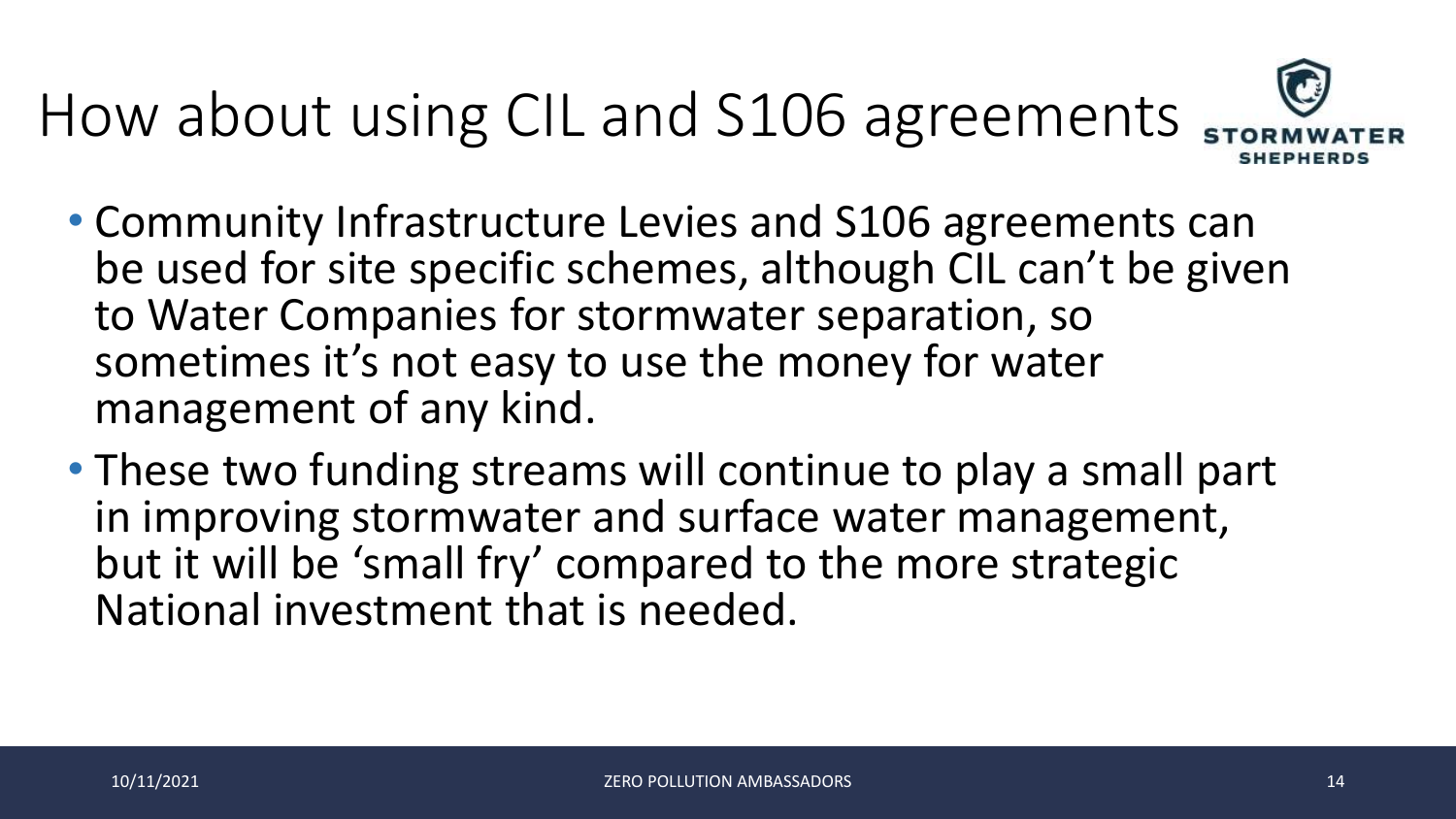#### Are there other options to fund stormwater management?

- Levies targeted at specific pollutants & their manufacturers
	- Tyre levy
	- Fuel levy
	- Pharmaceutical levy
- Levies targeted at specific activities
	- Road tax/road tolls
- Levies targeted at specific people
	- The customers in a particular sewer catchment
	- Homeowners with paved front gardens



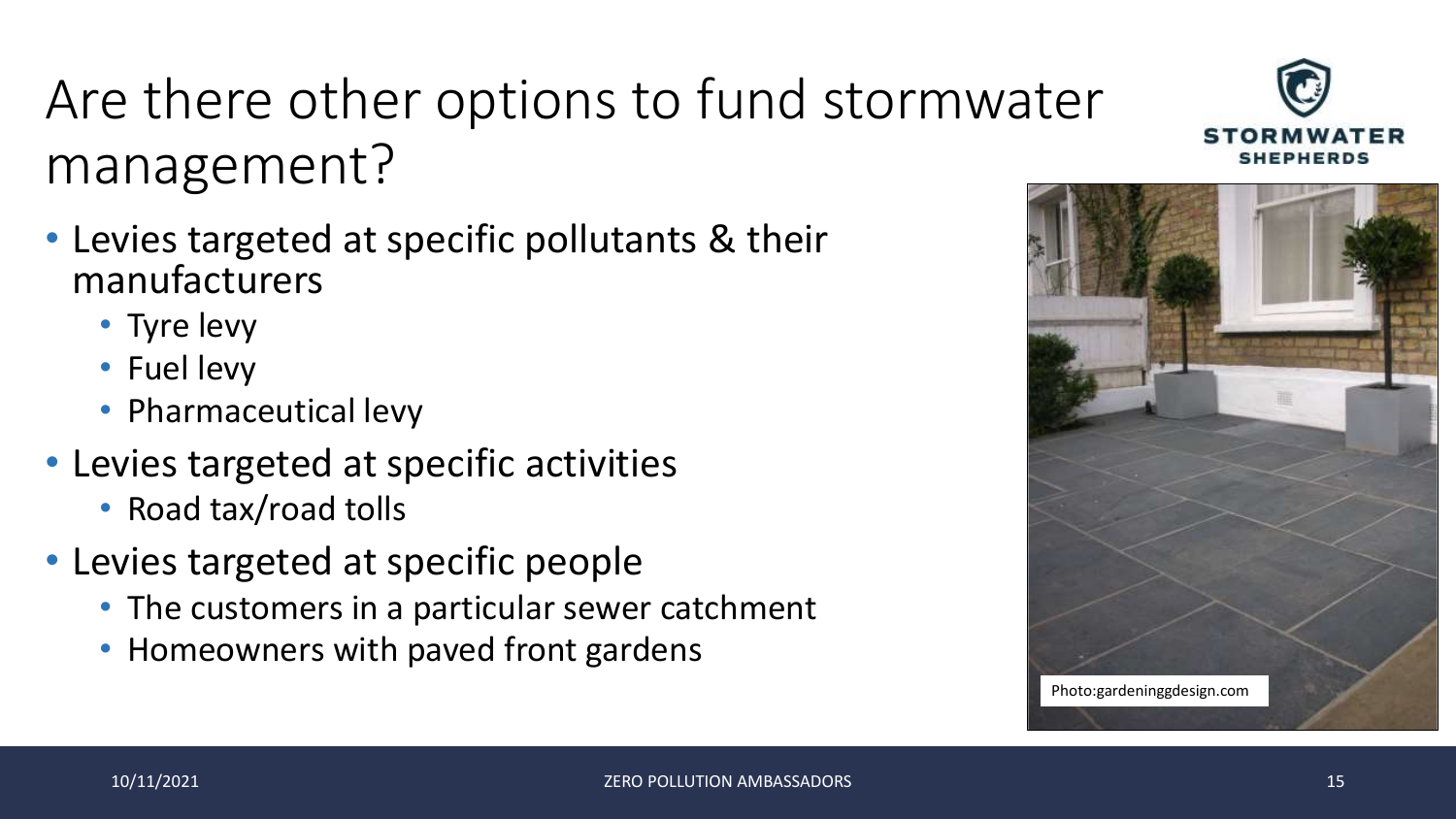# If we use retro-fit SuDS, should the benefactors pay?



- Downstream flood risk reduction?
- Water quality improvements fisheries, outdoor swimmers, water sports, agricultural abstractions?
- Local health authority?
- Local education authority?
- But then do we all end up paying again …

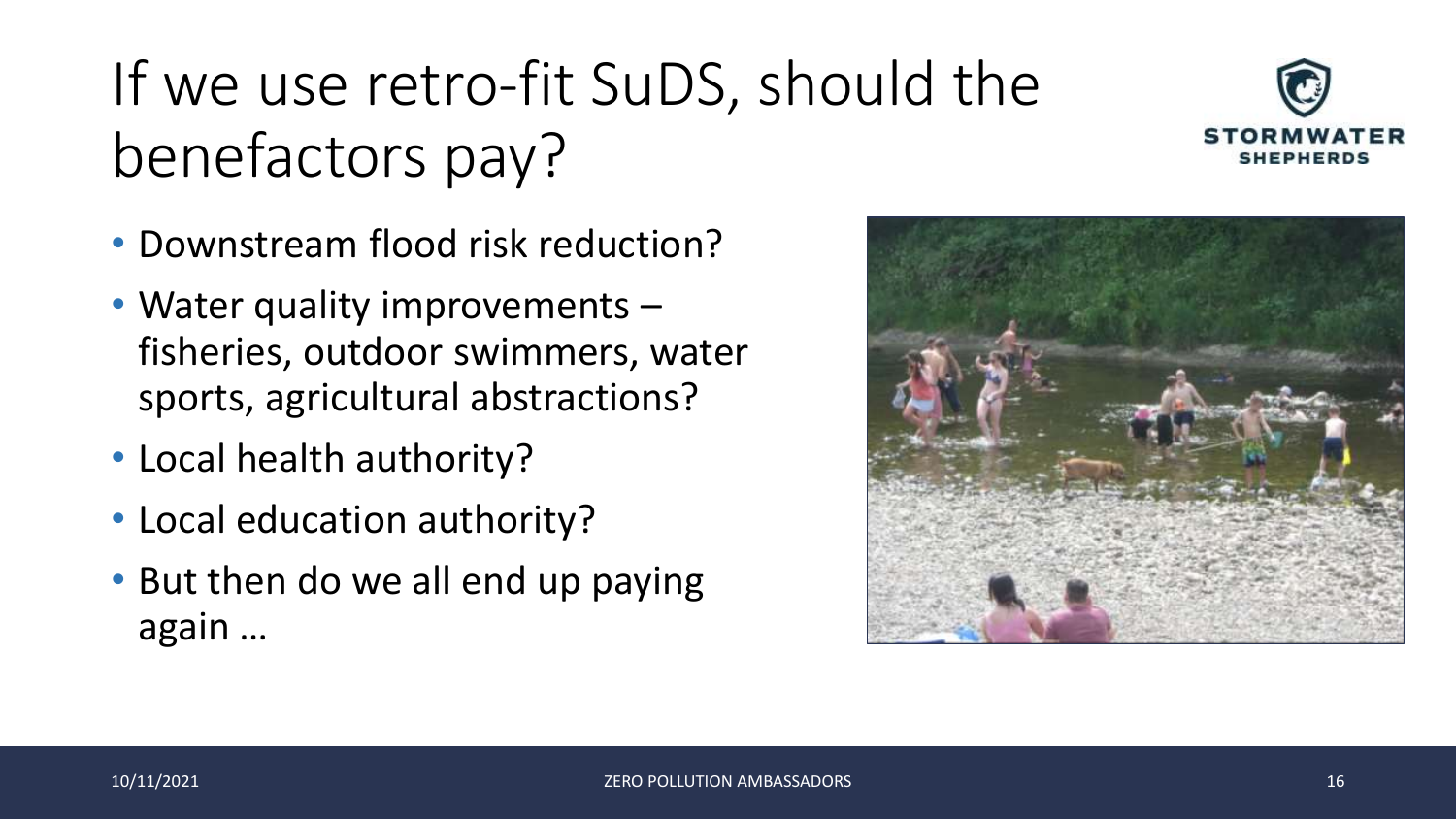### Maybe Green Finance can help



- Can Green Bonds provide an income stream to pay for this work?
- Or Private Finance?
- And if that can work, would we create an entirely new entity to manage stormwater?

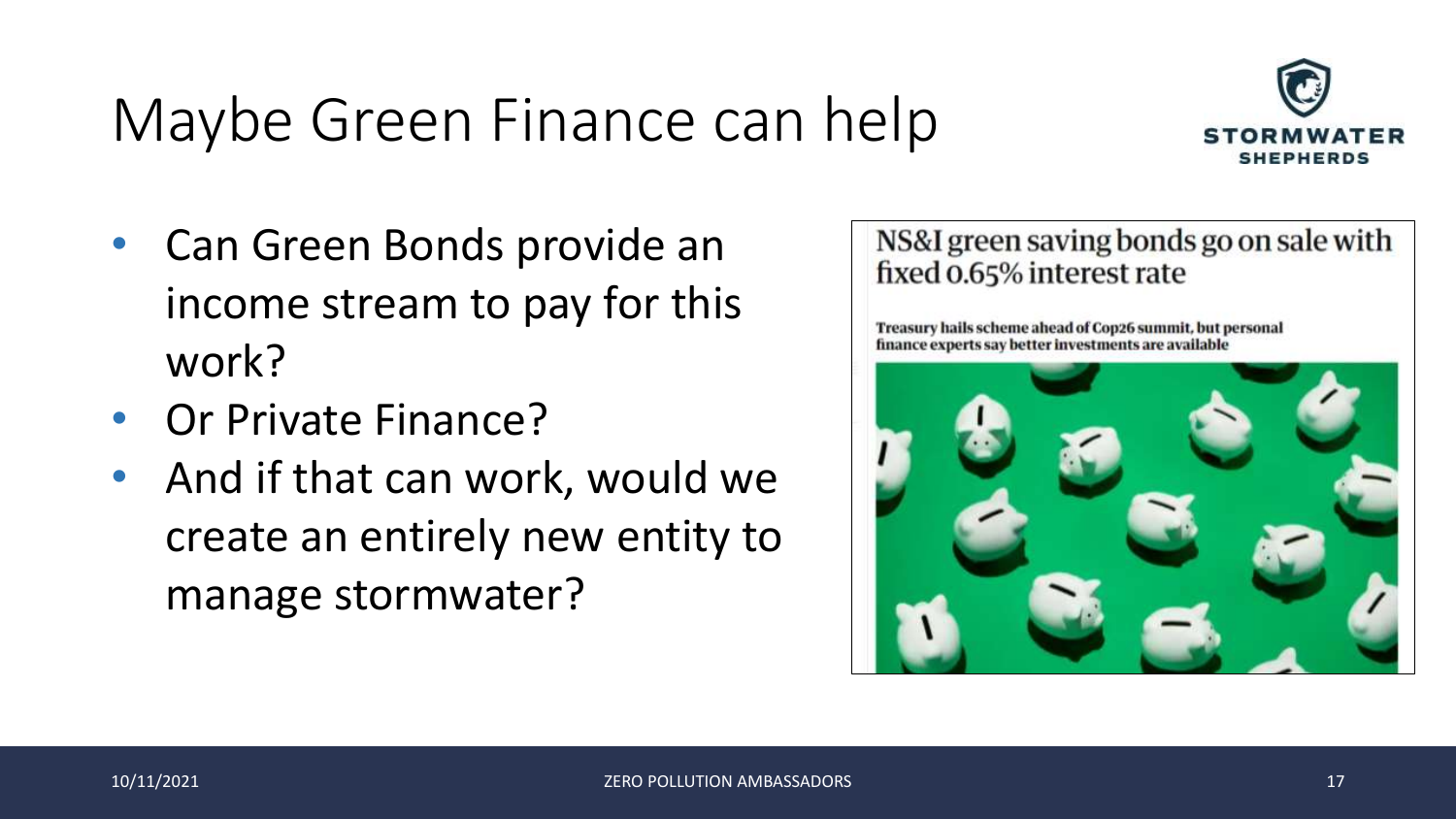# Where do we redirect all this separated stormwater to?



Ideally we will redirect the stormwater to rivers, streams and groundwater via welldesigned SuDS with adequate treatment to reduce the pollution to an acceptable level.

Road runoff must be considered carefully because of the level of pollution it conveys and the microplastic tyre-wear particles. But we know how to treat it; we just need enough money.

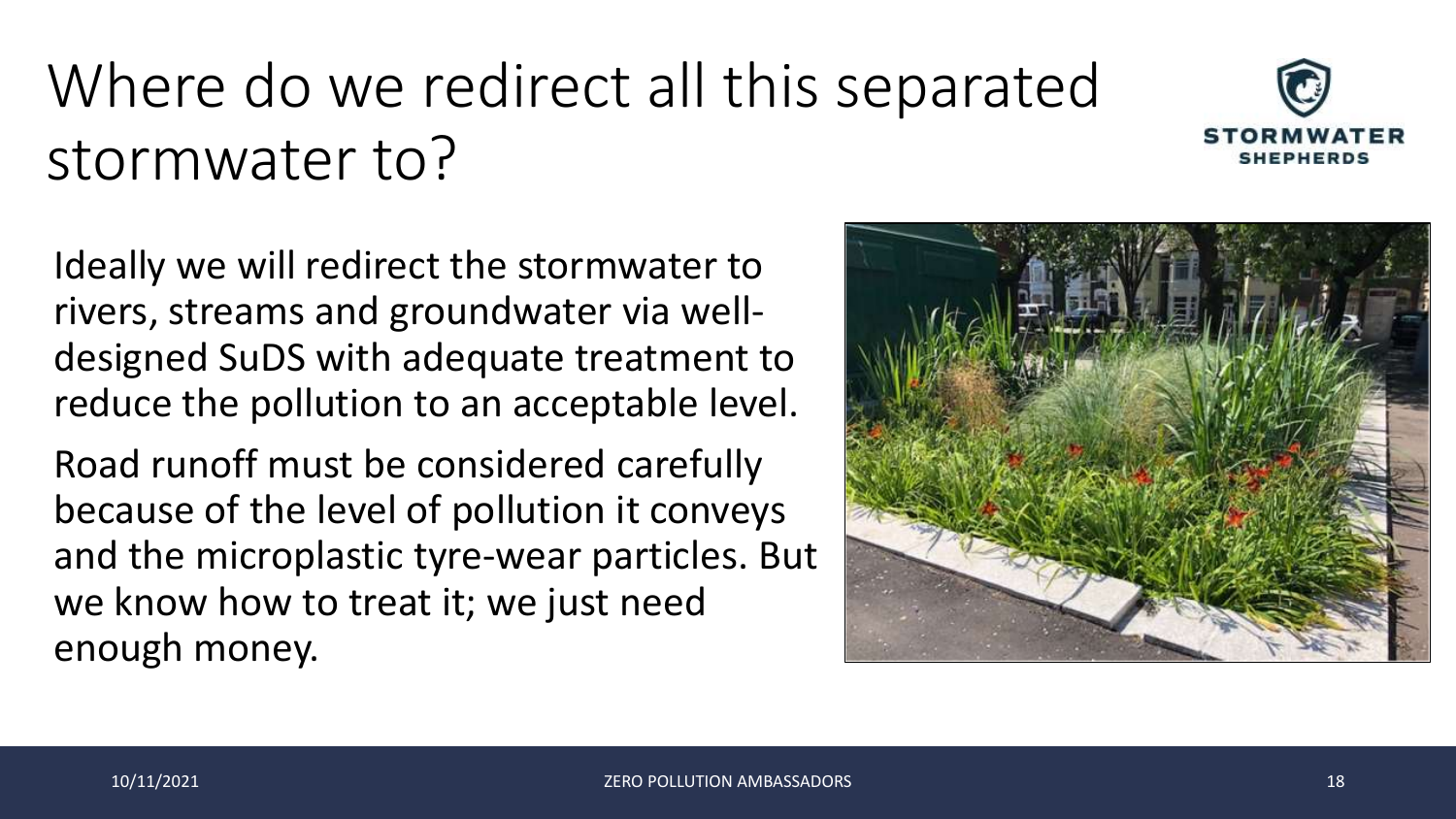# And that just fixes existing problems. How do we stop creating new ones?

- Wouldn't it be lovely if we could have Schedule 3 of the Floods & Water management Act in England, just like they do in Wales?
- Mandatory SuDS on all developments.
- Hierarchy of discharge routes



Photo: highwaysindustry.com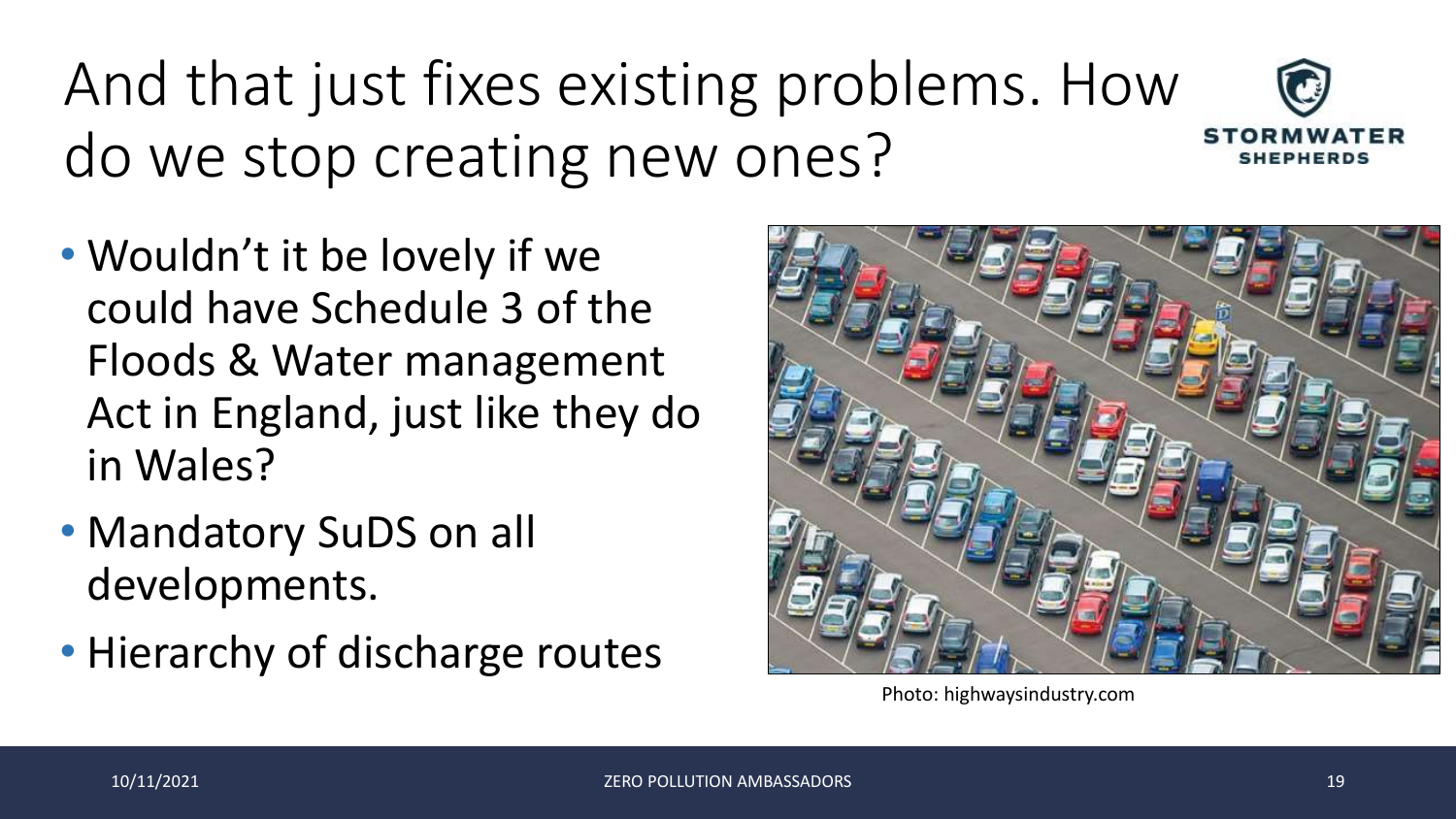#### Mandatory SuDS and the right to connect

- If the automatic right to connect was removed from the Water Industries Act, then each development would have to consider the management of the stormwater more closely.
- Mandatory SuDS would be excellent, but only if it came with an associated, funded SuDS Approval Body or similar.

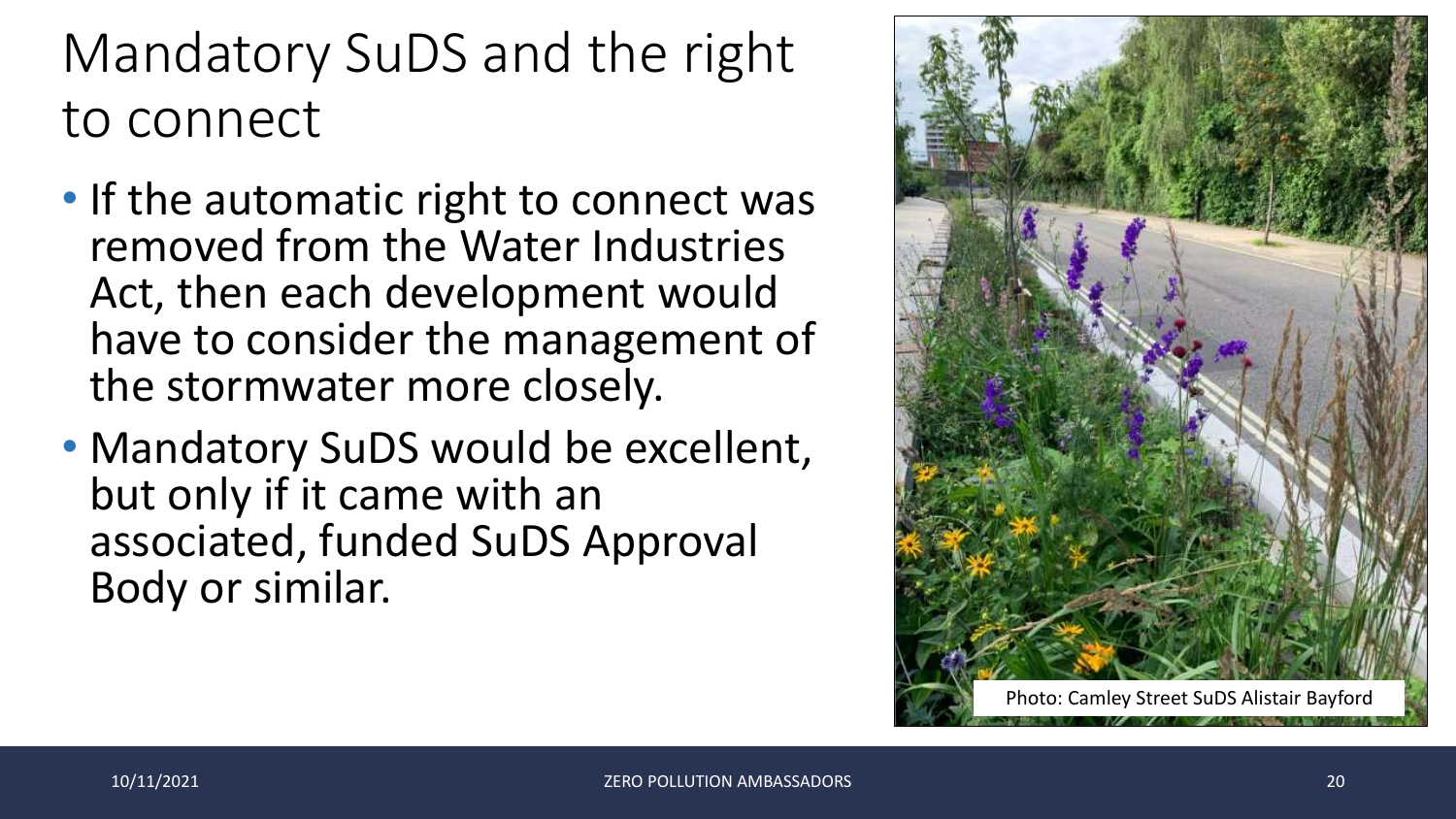# In the end we'll all have to pay



- Regardless of whether the charges are levied by the Local Authority, or the Water Companies, or via more expensive products/fuels, or by land-based charges, we'll all end up paying for this investment in better stormwater management.
- But it MUST be equitable.
	- Should people who live in catchments with no CSO pollution contribute?
	- Should Trade Effluent charges go up?
	- Protect low-income households from additional costs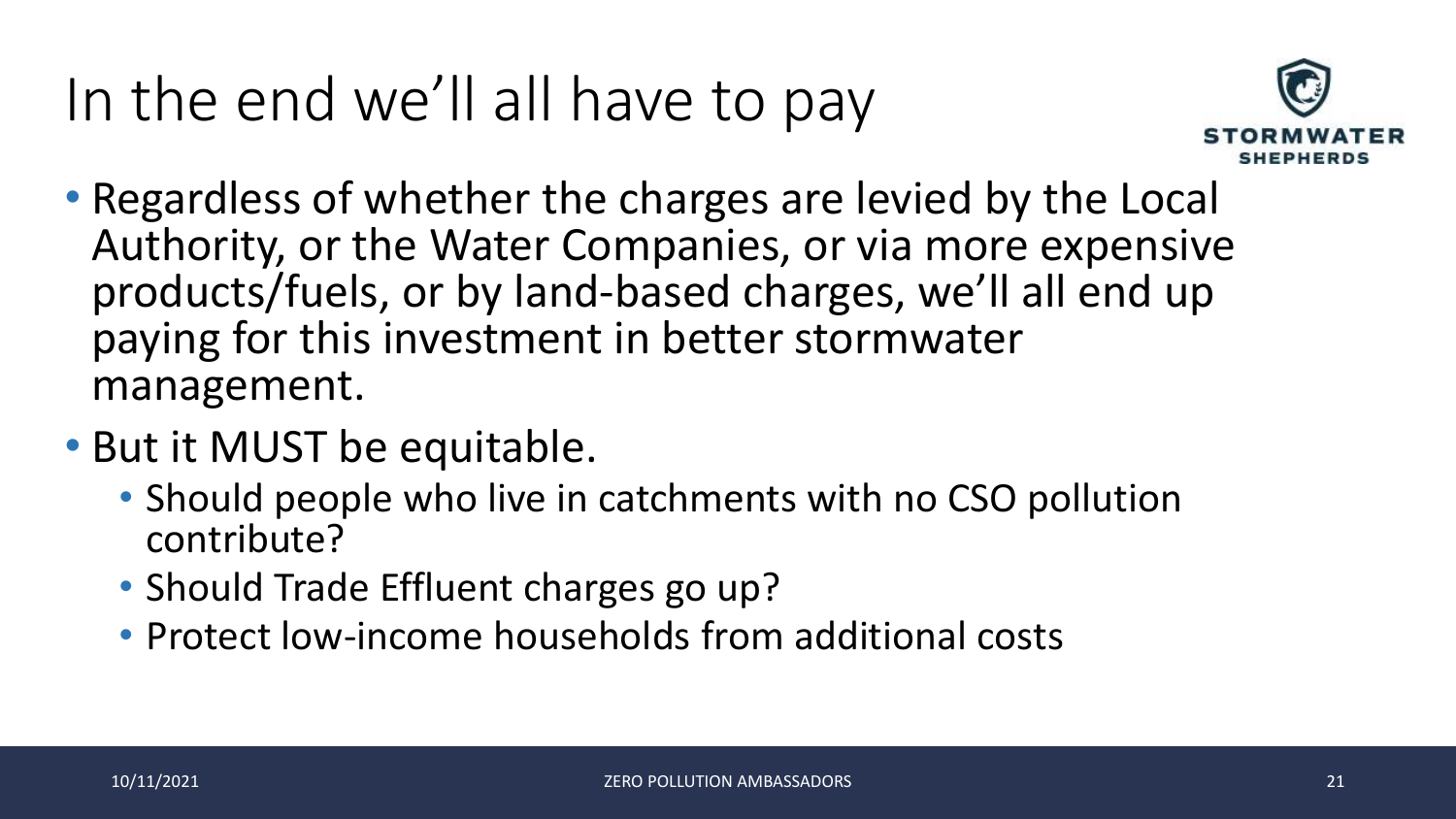# But we all benefit too

- Retro-fit SuDS will deliver
	- Reduced flood risk
	- Better water quality
	- Nicer places to live
	- Cooling of urban environments
	- Opportunities to grow food in urban & suburban communities
	- Connected, meaningful habitats for wildlife
	- Drought resilience
	- Damp environments for wildlife, and open soil surfaces
	- Carbon capture



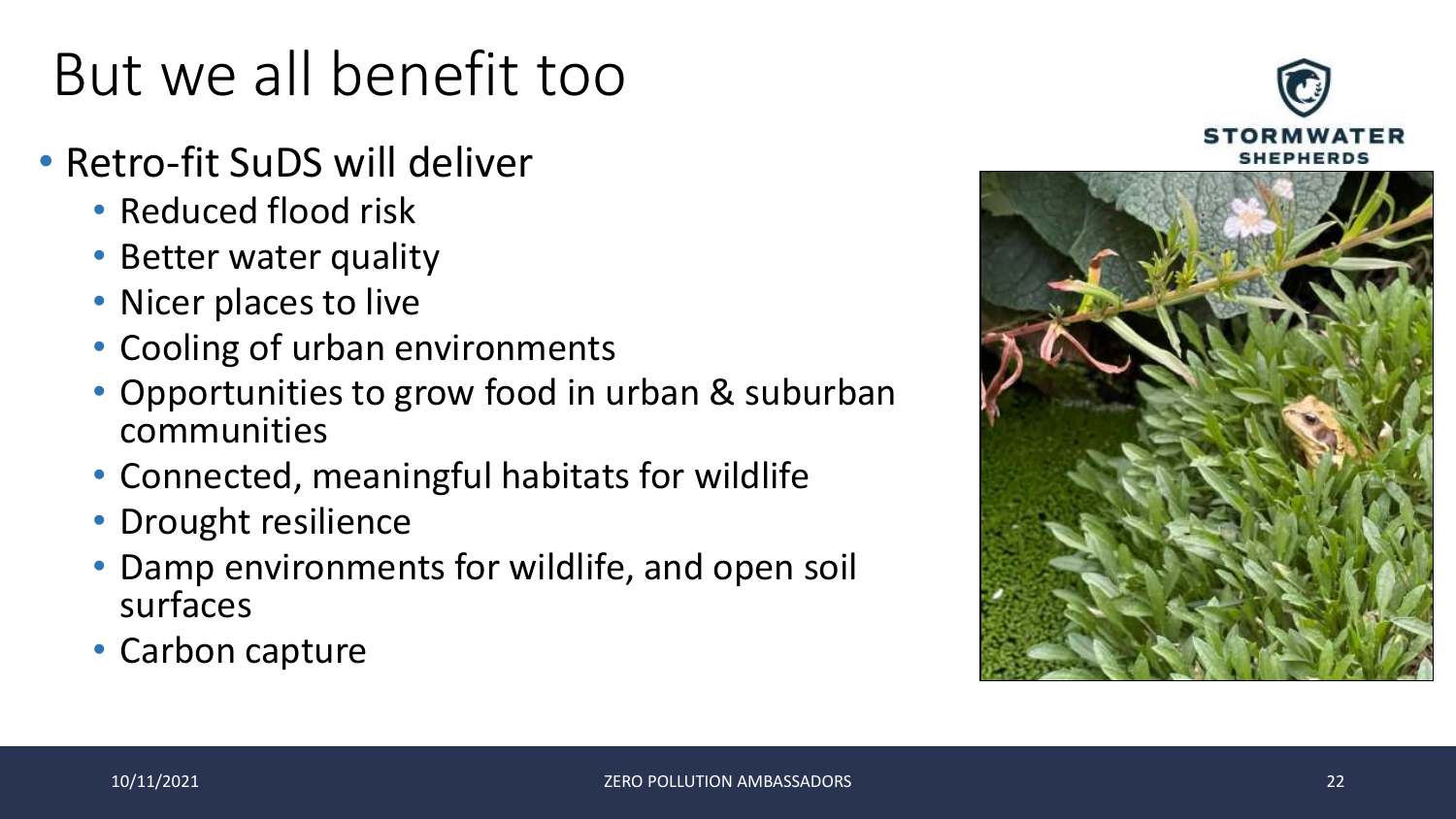# Stormwater management professionals



- By creating the need for stormwater professionals to design, install, maintain and operate retro-fit SuDS devices across towns & cities, we can create long-term jobs for local people.
- There is an excellent example run by the Philadelphia Water Department called Soak It Up Adoption
- https://water.phila.gov/adopti on/about/

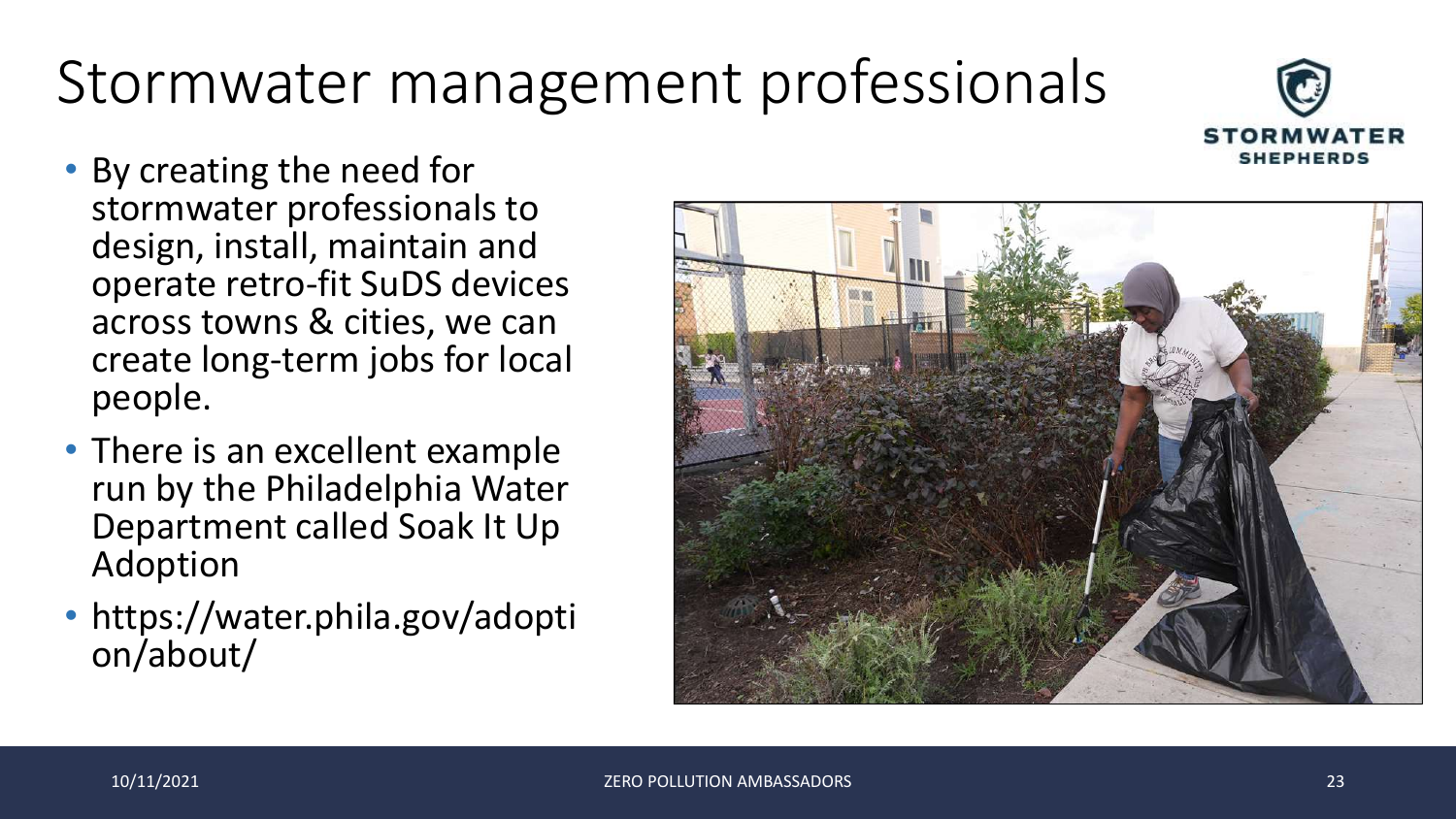

Isn't it time that Stormwater Management took its rightful place alongside Wastewater Management and Clean Water Management as a discipline it its own right?

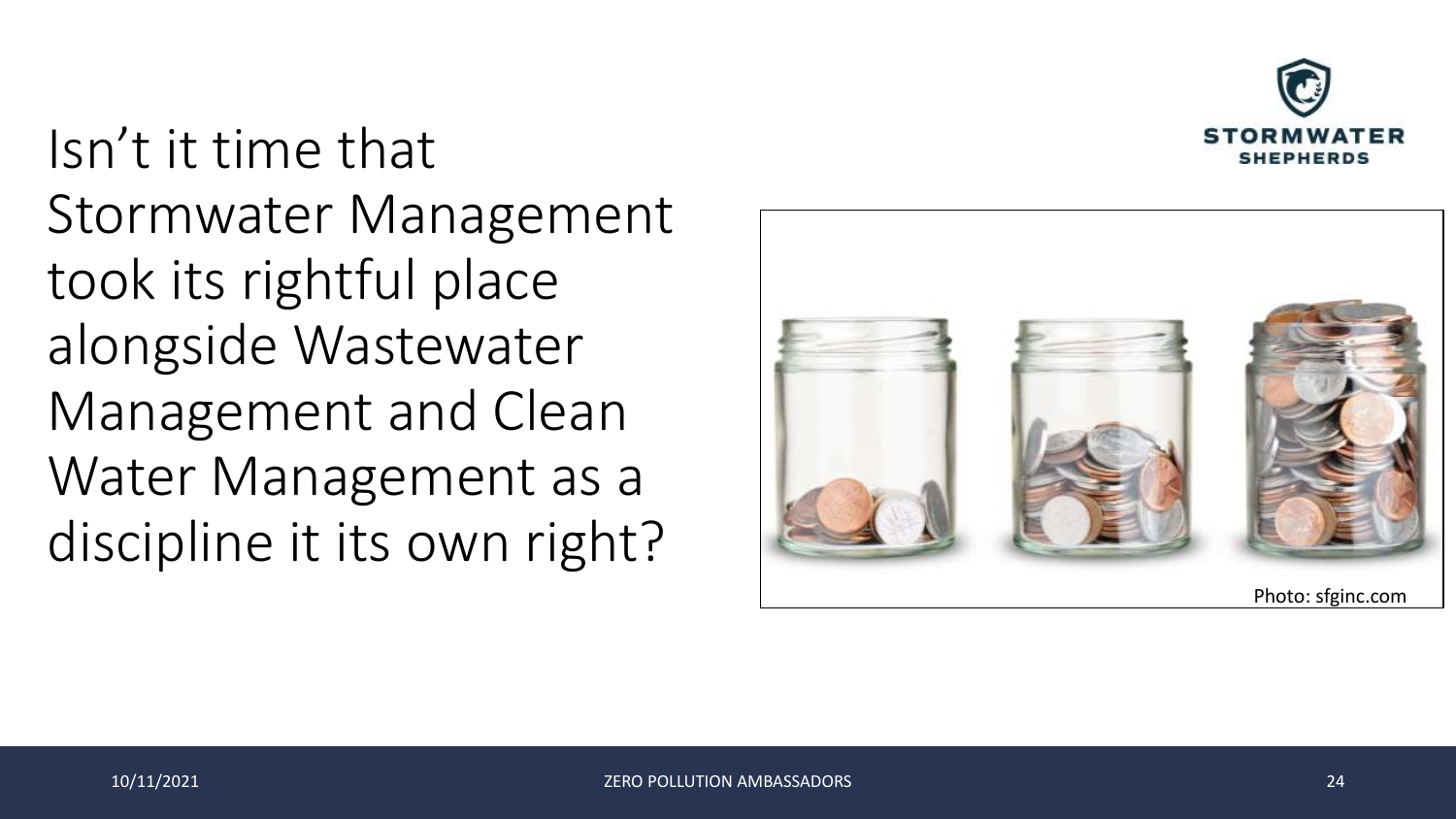#### Conclusion



- We need to reduce CSO spills
- To do this, we need to manage stormwater more effectively, and that requires a large amount of money
- But good stormwater management provides benefits too
- We just need to work out how to raise the funds to deliver this improved management
- It isn't clear how to do that whether it should be through water company bills, Council Tax, product/usage levies or another route
- We need to start now.